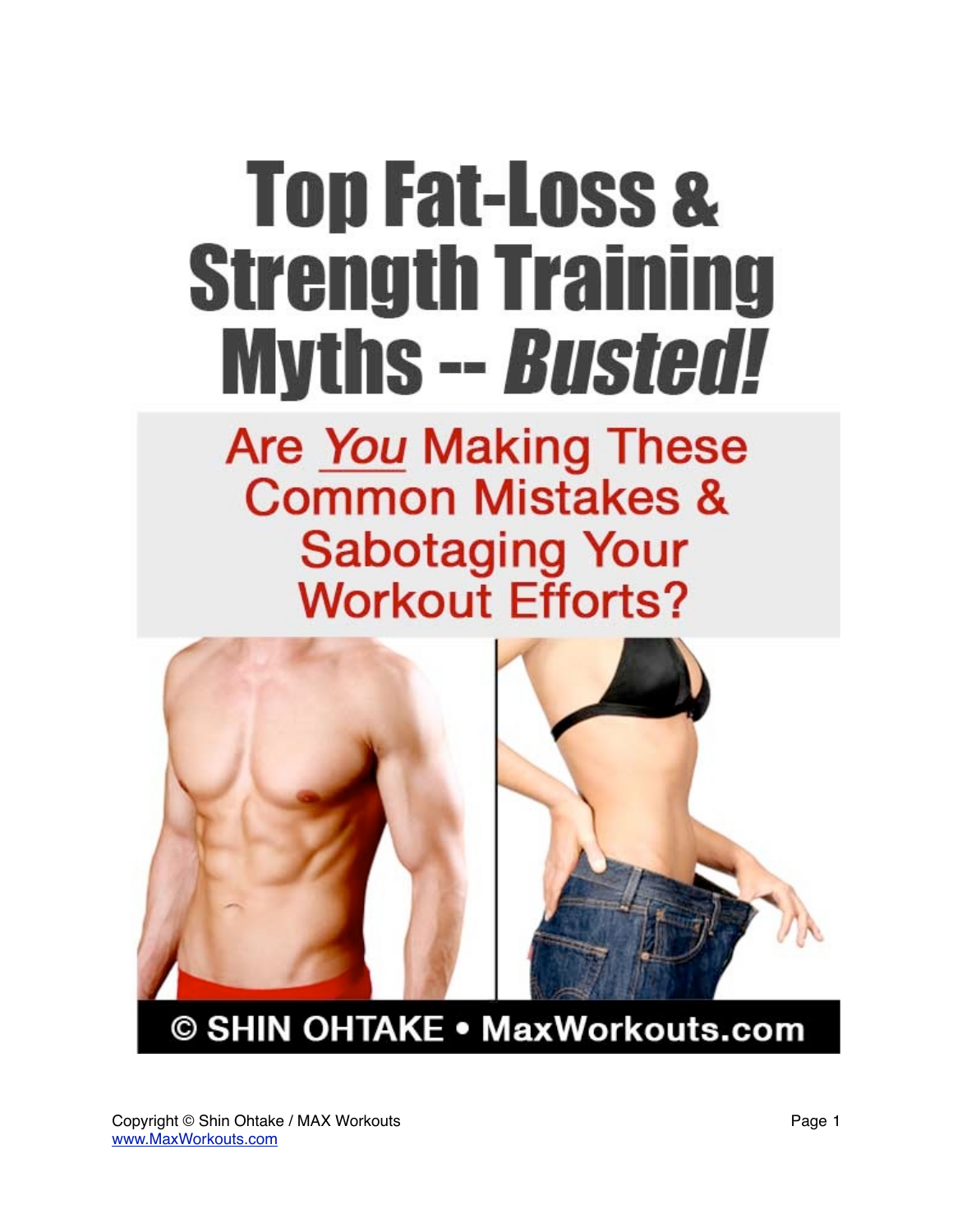

### **About The Author**

Shin Ohtake is widely recognized for his expertise in strength-training and weight-loss. He is the author of the [MAX Workouts eBook](http://maxworkouts.com/?a_aid=Na&a_bid=816f6642) and creator of the MAX Workouts fitness program.

With 20 years combined experience as a competitive athlete, coach, chiropractic soft-tissue therapist, and

trainer, Shin formulated the scientifically proven fitness program, MAX Workouts, to help anyone burn more fat and build more muscle. This hugely popular program took the internet by storm when he made it available as an eBook.

Shin's extensive educational background in biochemistry, chiropractic medicine, and athletic training has long made him the "go to" source for personal trainers and coaches seeking advice. Whether it's to lose fat, build muscle, or increase performance, Shin has been helping men and women at all different fitness levels transform their bodies and achieve their fitness goals.

#### **FREE NEWSLETTER**

Get the premier fitness newsletter that's jam-packed with fitness and fat-loss tips, articles, exercise tutorials and much more -- delivered straight to your inbox! Sign up for FREE at [www.MaxWorkouts.com.](http://maxworkouts.com/?a_aid=Na&a_bid=816f6642)

#### **CONTACTING SHIN**

To get in touch, please visit the **homepage** and click the "Contact" link.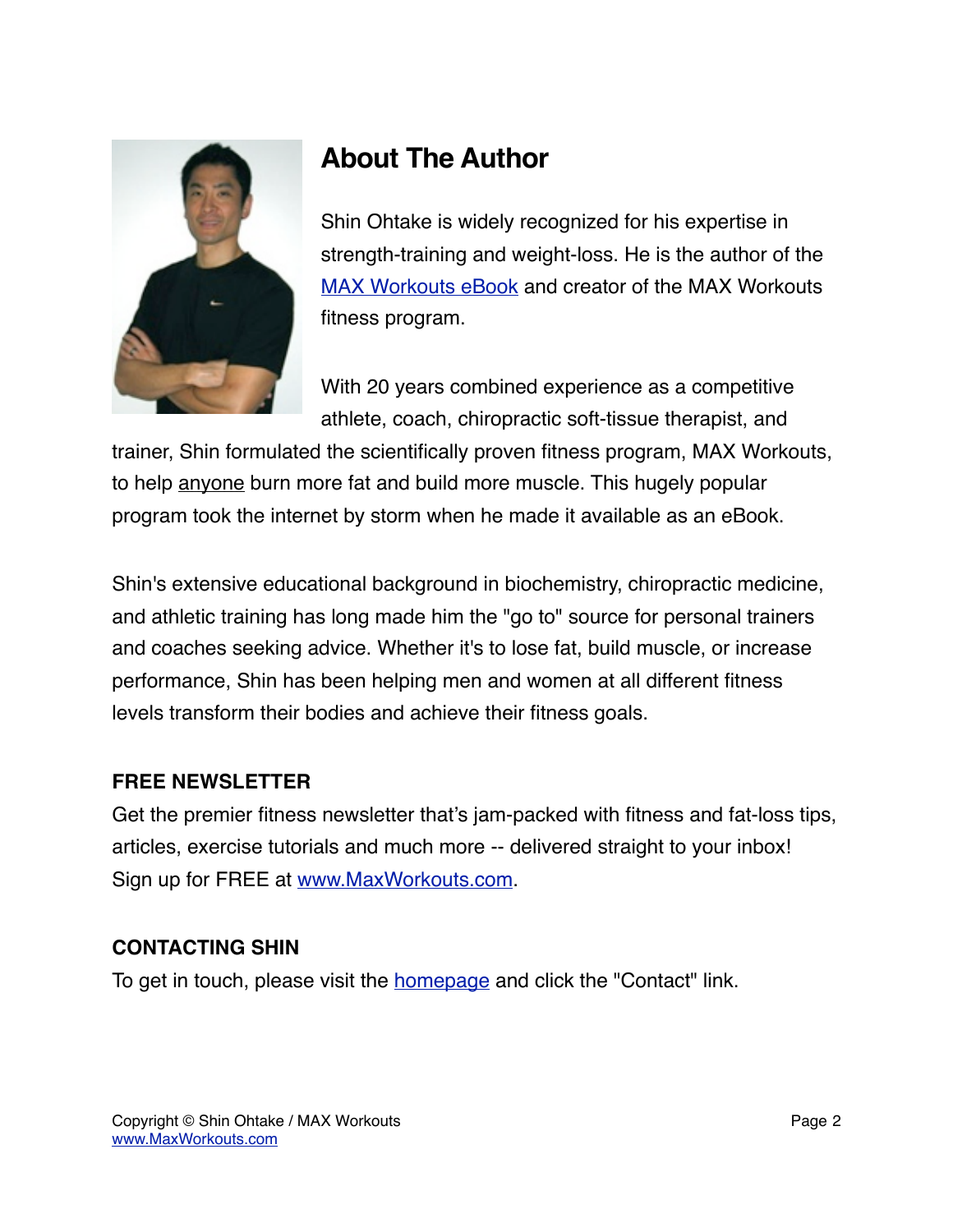**Disclaimer:** No part of this document may be reproduced or published without the written consent of the author. The advice and information contained in this document may not be appropriate for all individuals. Therefore, the author is not responsible for any health conditions that may result from advice, opinions, and programs represented in this document. The information in this document are the opinions of the author and are not a replacement for medical advice. You should consult a physician before starting any diet or exercise program.

# **Introduction**

Thanks for downloading the "Top Fat-Loss & Strength Training Myths -- Busted" free eReport. You've taken the first step toward a healthier, stronger you. Feel free to email this eReport to your friends and family and anyone else who you think might benefit from this information.

When it comes to working out, many people make the same mistakes over and over again. As a fitness professional, I see it all the time at the gym and it drives me crazy! I just don't like seeing people waste their time and make unnecessary mistakes. But it's all too common. That's why I decided to write this report and share the truth. Inside, you'll find out if you're making any of these common mistakes -- and learn what you can do about it.

What you won't find is a bunch of rehashed, old information in this eReport. There are so many people on the internet trying to sell you something -- often times it's old diet and exercise information from the 1980's. As an over educated fitness professional and coach that has worked with people from all walks of life , I am highly qualified and truly committed to providing you with the most up to date, research-proven fitness information.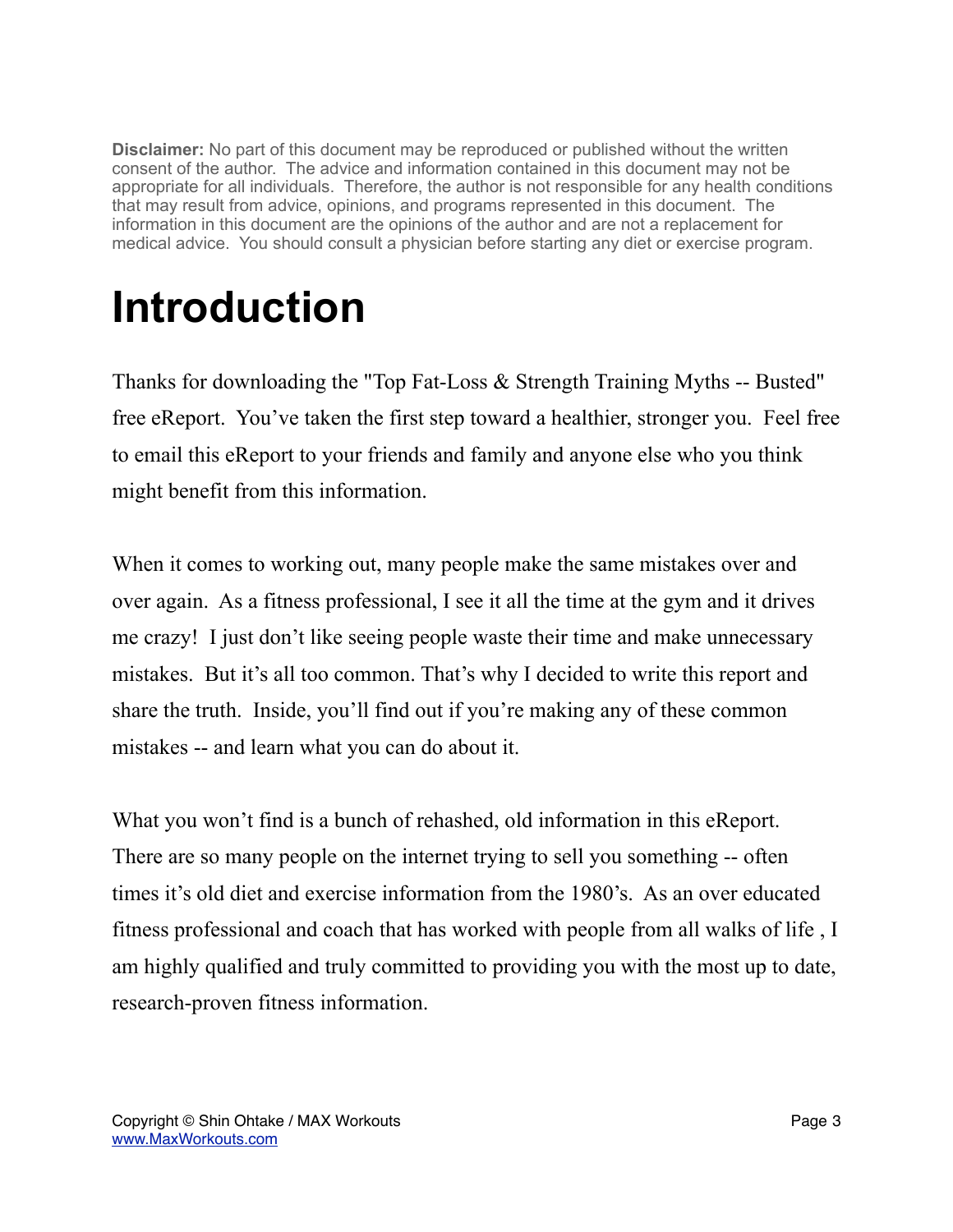# **Myth-busting**

### **Debunking The Top Fat-Loss & Strength-Training Myths**

Let the myth-busting begin! The following myths are some of the most common misunderstandings people have about strength-training. Unfortunately, many of these myths have been floating around for *decades*. Do any of these look familiar to you?

#### **MYTH #1 : To get 6-pack abs you need to do crunches**

I'm going to be frank here...ab crunches are the biggest waste of time. In fact according a world renowned back specialists (Dr. McGill), crunches can be quite damaging to your low back. So not only are you doing useless exercises for your abs when you do crunches, but you're ruining your back at the same time! Yes, you need to strengthen your midsection (core) to get toned abs and you can do this with *functional* exercises that involve the 6 primary movements: push, pull, squat, deadlift, rotation and one legged movements. However, the biggest factor in getting abs is fat loss. Lose the flab and you'll see the abs.

One example of a great functional exercise that engages your core muscles and strengthens your abs is the overhead squat. It requires you to fully engage your abs in order to support the weight over your head while performing a squat. Doing this and other functional movements is the key to strong abs.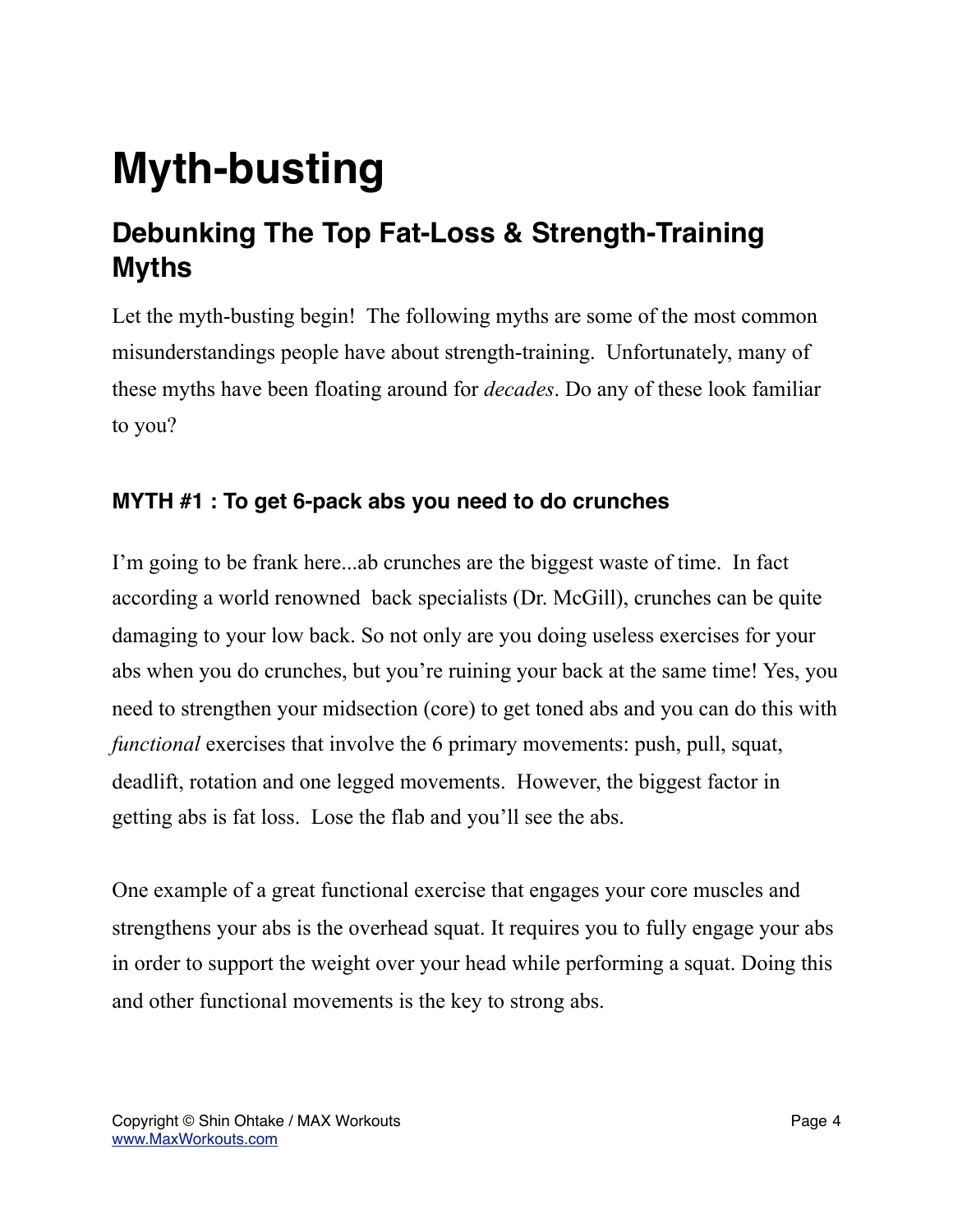To actually see your abs, you've got to eat properly and workout the *right* way. Lowering your body fat percentage is the real secret to making your wash-board stomach visible. A mix of circuit training, strength training, and interval training will skyrocket your metabolism, burning away unwanted fat.

#### **MYTH #2 : Light weights and high reps tone muscles**

Let's face it... low weight, high volume training doesn't require a lot of energy. In fact, this method requires so little energy that you end up only stimulating the smallest of your muscle fibers. Simply put, your muscles won't change shape nor will you burn as many calories as you would with heavier weights. In order for you to change the shape of your muscles, you need to stimulate as much muscle fiber as possible.

To get maximum results, lift more weight while performing compound (multijoint) exercises instead of isolated exercises (I'll get in to that in a minute). The more muscle fiber you stimulate, the more energy is required. The result? More calories burned! That means no more tricep kick backs in front of the mirror! Instead, try dips or push presses. The more muscles you involve during the exercise, the better. If you want your muscles to change shape and lose more fat, lift heavier while performing *compound* exercises.

**Note**: "Heavier Weights" means choosing a weight that is challenging for you. You should not choose a load that you cannot safely lift. Progress safely at your own pace.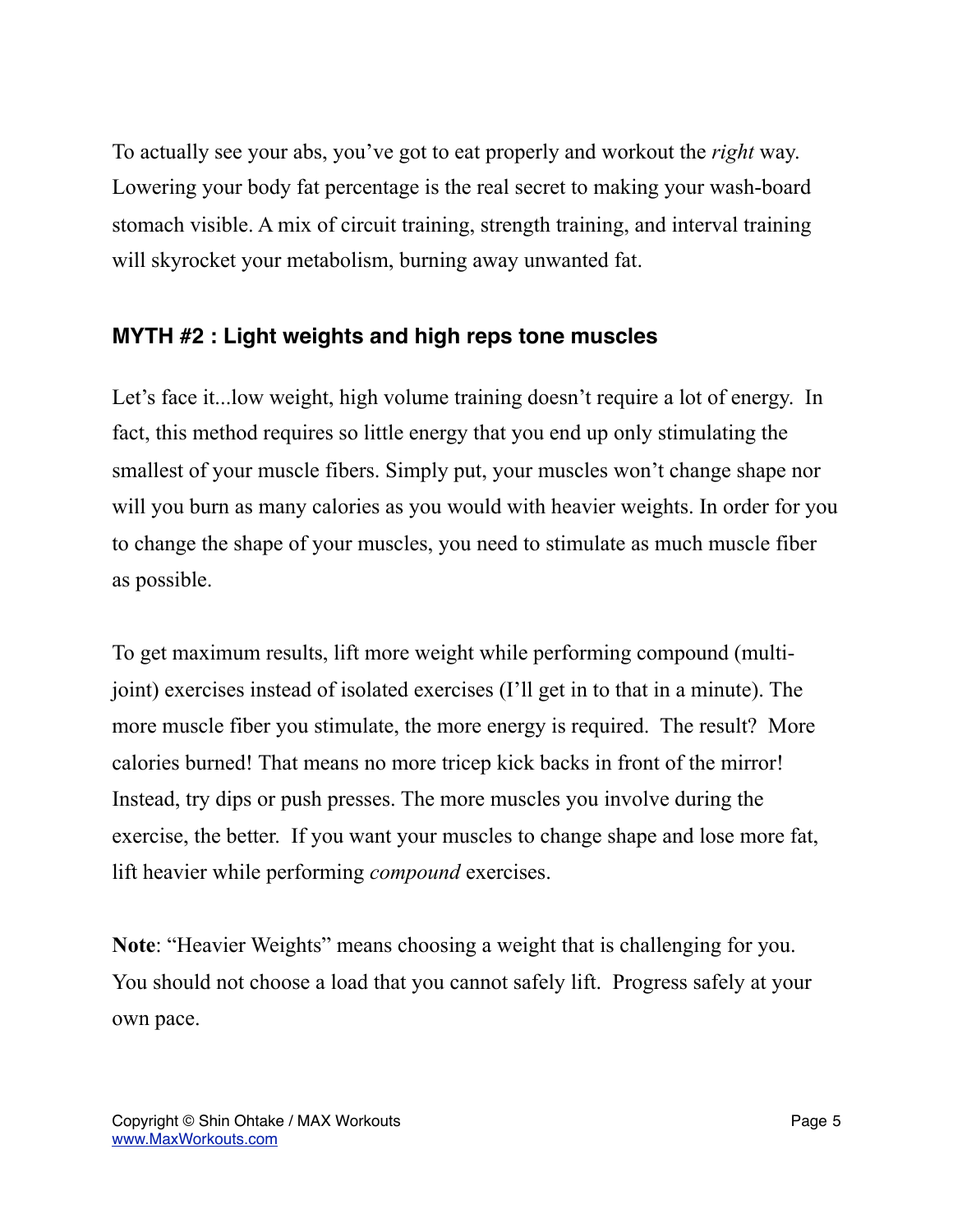#### **MYTH #3 : Strength training makes women get "big"**

This belief is just plain ridiculous. We can thank bodybuilding magazines for this huge misconception. A woman's body chemistry is completely different than her male counterparts'. Women don't naturally produce enough testosterone to get "big". All of my female clients train with heavier weights and none of them has ever come remotely close to looking like a muscle-clad bodybuilder.

When women lift heavier weights, the result is sexy muscle tone and more fat-loss. This myth goes hand-in-hand with myth #2. So ladies, don't be afraid to step it up. In fact, if you don't, you're **not** going to see optimum results.

#### **MYTH #4 : You should never squat past 90 degrees**

Wrong! Studies have shown that going past 90 degrees at the knee in a squat position is actually *less* stressful on your knees than stopping at 90 degrees. The ideal squat is going down until the top of the thigh comes parallel (or below parallel) to the floor. In fact, the deeper you go the more you'll stimulate your gluteal muscles.

Next time you do squats (if you're not doing them, you need to start), try going past 90 degrees. As you squat down, push your butt back keeping your chest upright and your lower back straight. This will allow you to go further down. Toward the bottom of the squat you will notice your butt starting to tilt or tuck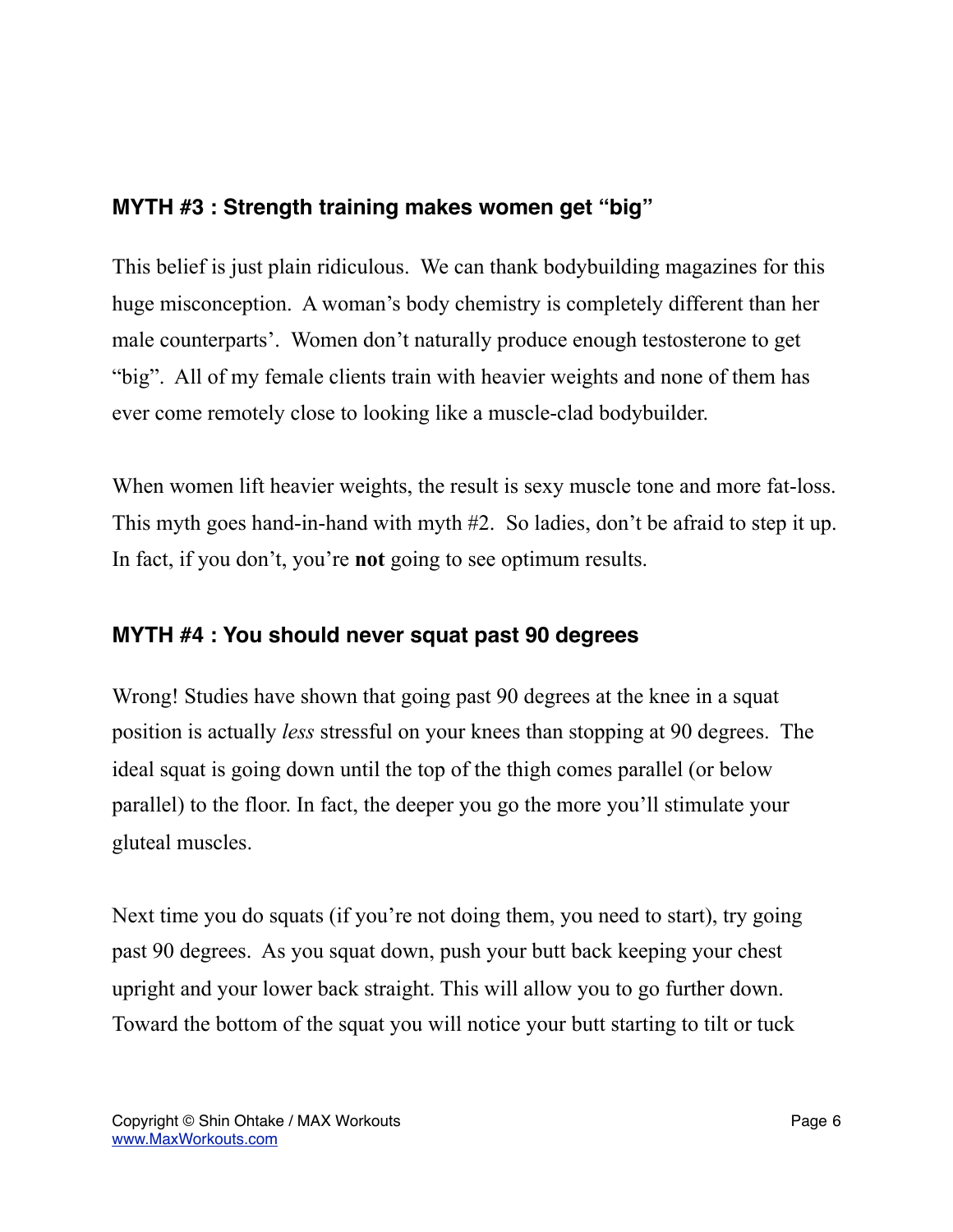under. Stop just before that point. It's helpful to have a friend watch you from the side.

**Helpful Hint:** If your knees start to cave in as you squat deeper, it often times means your gluteal (butt) muscles aren't strong yet. Prevent your knees from caving in by focusing on your feet. Pretend that you're standing on a towel. Your feet should be about shoulder width apart and in "natural" position, which for most of us is feet slightly flared out (around 20 - 30 degrees). Imagine you're pulling the towel apart with your feet while you squat. This will automatically distribute your weight on the outsides of your feet and will prevent your knees from caving in.

#### **MYTH #5 : Machines are safe to perform exercises**

Although most machines are meant to prevent injuries from occurring, they can actually *cause* more injuries. Machines severely restrict your range of motion, causing you to deviate from your natural bodily movements. Because each of us is built differently, we have distinct, natural movement patterns that just can't be mimicked by a machine. In fact, altering your natural movements can cause unnecessary strain on your joints and muscles, increasing your risk of injury.

A much better alternative is to use free weights (including dumbbells, kettlebells, and barbells). Free weights do not limit your range of motion during an exercise. Instead, they allow your body to go through it's natural movement patterns. Free weights also enable you to perform full body, functional exercises that are much more beneficial and effective.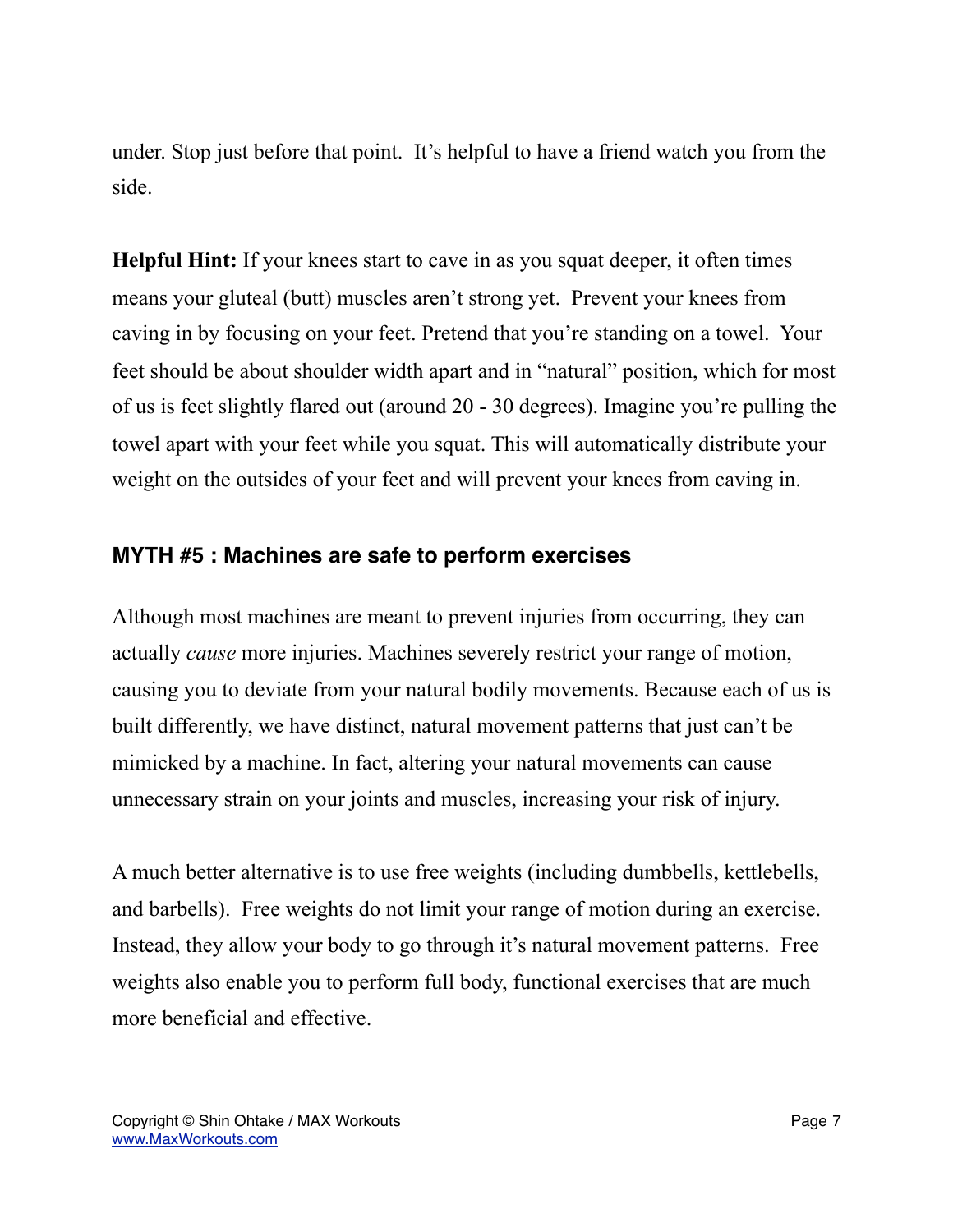#### **MYTH #6 : You should wear a lifting belt when going heavy**

It might make you feel more stable and strong to strap on that cowhide lifting belt, but the truth is that your body has it's own lifting belt...your core. Relying on the weight belt for support doesn't allow your core to be properly stimulated, essentially causing it to weaken. By using your body's own support system you'll engage your core muscles - strengthening and toning your entire midsection.

It's crucial to have a strong core when performing any exercise or workout routine. In addition, you'll reap the benefits outside the gym since you'll be able to perform better in your extracurricular activities and sports. Having a strong midsection will also help prevent injuries often caused by simple movements, like picking up boxes off the floor. So get rid of the belt and start lifting properly to strengthen your core and enhance your body's own stabilization system.

#### **Myth #7 : Slow, long cardio is the best way to burn fat & calories**

This has got to be the biggest myth of all. I see men and women on the cardio machines for what seems like eternity. The fact is that slow to moderate cardio is a waste of time. If you watch T.V. or have conversations with the person next to you during your cardio session, you're not working hard enough and you're most certainly not optimizing your fat-loss. You may be burning calories while you're doing the cardio, but it stops there. Did you know there's a better way and you can actually burn fat and calories long after your workout is over - even while you sleep?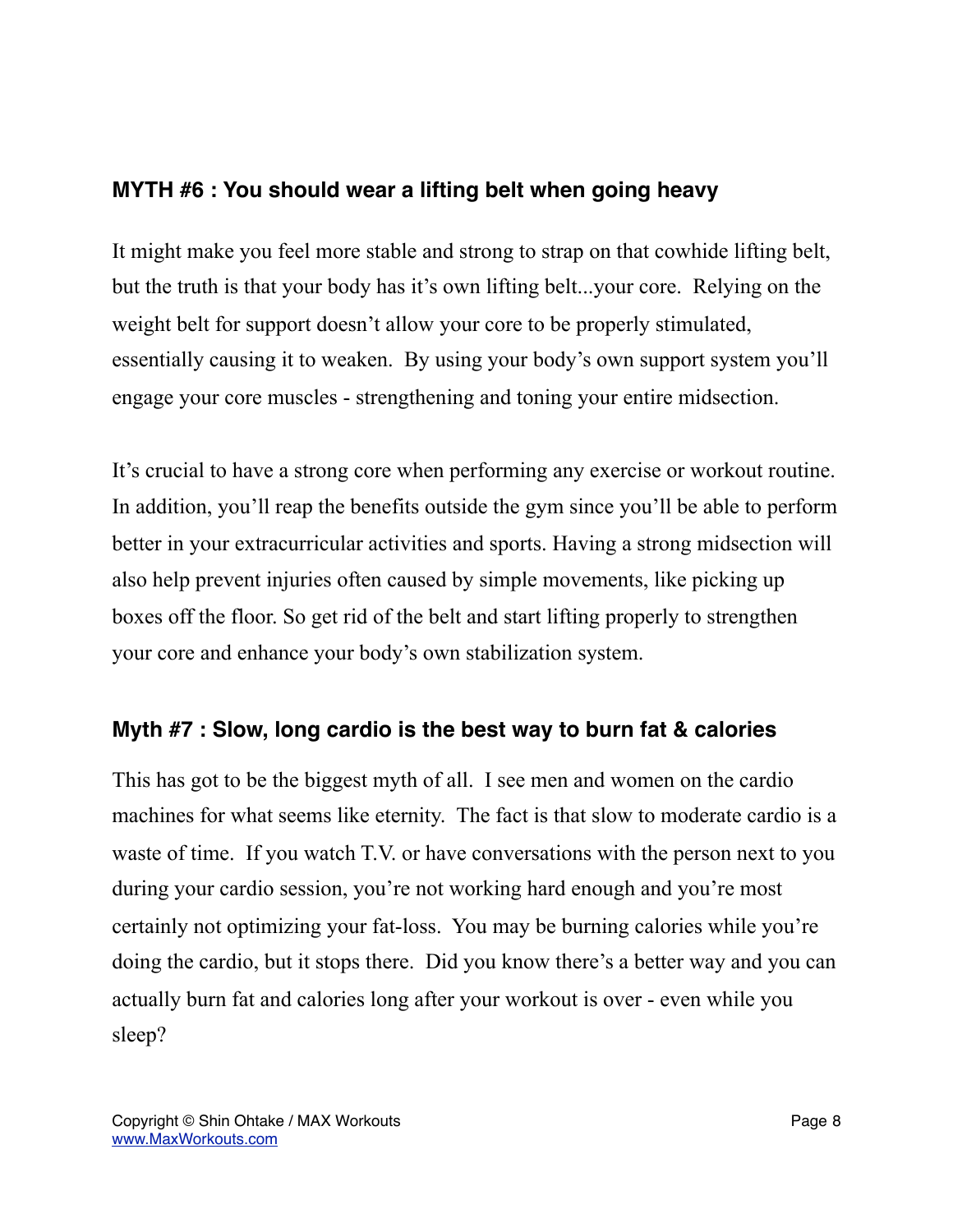Shorter, higher-intensity interval cardio will get you maximum results. It's been scientifically proven that shorter, more intense bursts of energy can burn fat and calories for up to 48 hours after the workout. The scientific term for this is called EPOC (Excessive Post-Exercise Oxygen Consumption). It's used to measure your body's rate of oxygen intake following a high-intensity activity. The higher the intensity of the activity, the more oxygen and energy are needed to restore your body. As a result, you continue to burn calories long after your workout is over.

#### **Myth #8 : Bodybuilding is a good way to build strength and power**

Let's lay this controversy to rest right here and now. Bodybuilding is a sport. It takes precise strict nutrition, a lot of supplementation (some not so legal), and lots of time and effort spent weightlifting. Bodybuilders dedicate their entire life around their sport. So when you read their "best biceps" workout in a bodybuilding magazine, you're only getting an inkling of their entire lifestyle that revolves around building more and more muscles for SHOW!

Bodybuilders build muscle for cosmetic purposes. They could care less about strength, power, and function -- as long as it builds them bigger muscles. People have the misconception that bigger is stronger and more powerful. Have you seen some of the lightweight powerlifters and olympic weightlifters? Strength is when you see an athlete lift twice their bodyweight over their head. Power is when you see a firefighter fully geared running up and down the stairs 10 times carrying a 100 pound hose without stopping.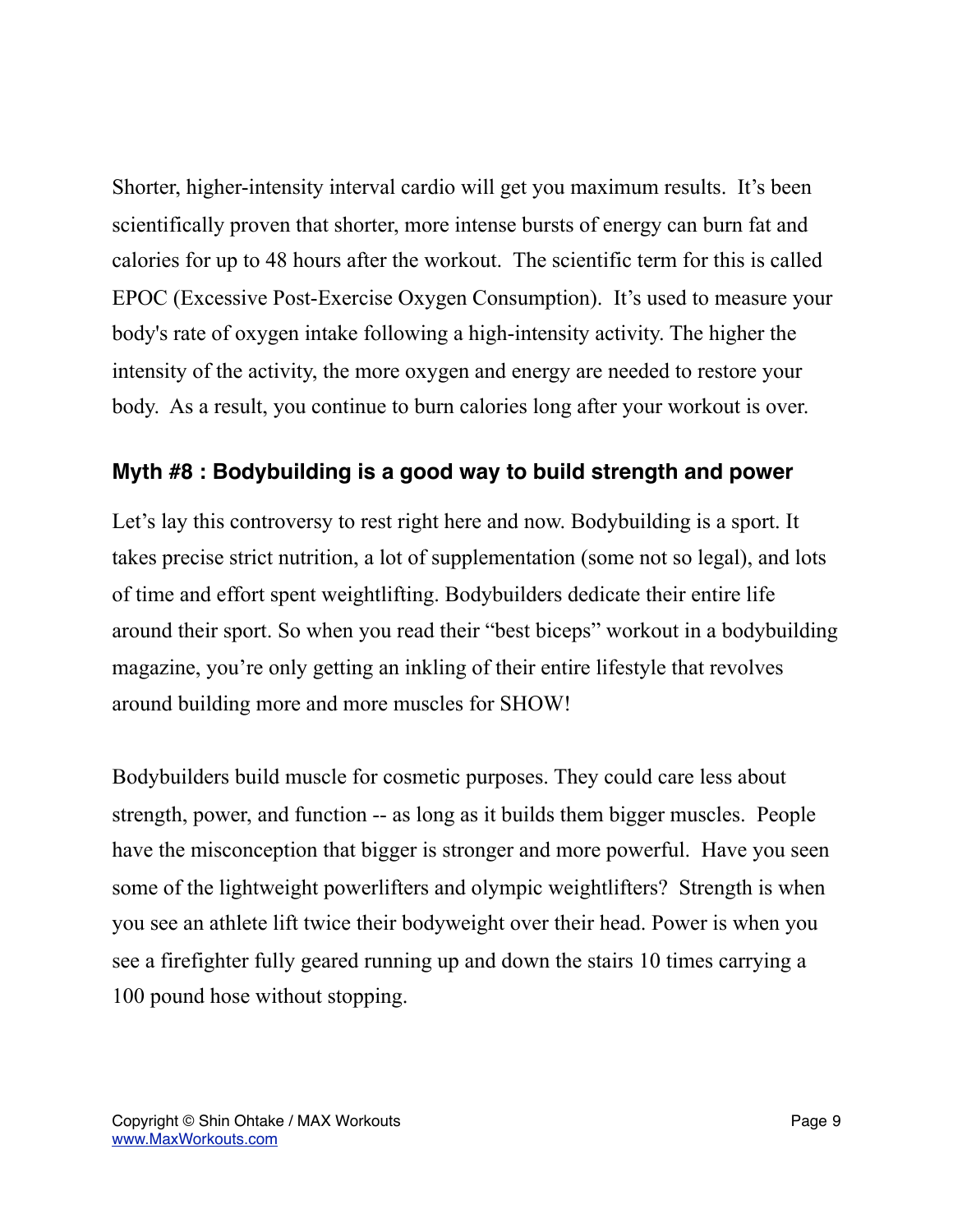The most efficient way to get strong, lean muscles that provide high functional strength and **power** while trimming tons of body fat is through a combination of high intensity interval training, circuit training, and strength training.

#### **Myth #9 : "Split Body" training is the most effective way to workout**

You know, training legs today, arms tomorrow, etc... This training method was made popular by the bodybuilders and is still very popular. But again, it's not the most effective way to increase strength or power while gaining lean muscle and burning away fat.

Full body exercises are much more efficient and effective. You get way more "bang for your buck". Remember, the more muscles you can stimulate the better. If I had to pick just one functional exercise, I would have to say my top pick would be the clean to squat press-up. This exercise incorporates pulling, pushing, and squatting motions all in one exercise. It engages the entire body including the core muscles. This is a great example of an all-around full body, *functional* exercise for both men and women.

#### **Myth #10 : Strength training is dangerous**

People have become so hyper-sensitive about injuries and are constantly bombarded with the latest fitness toys (think stability balls, core boards, etc..) that their workouts look more like physical therapy than training sessions. Physical therapy has it's place, but it has nothing to do with gaining strength and burning fat. With proper instruction, anyone can learn to safely strength train. In fact,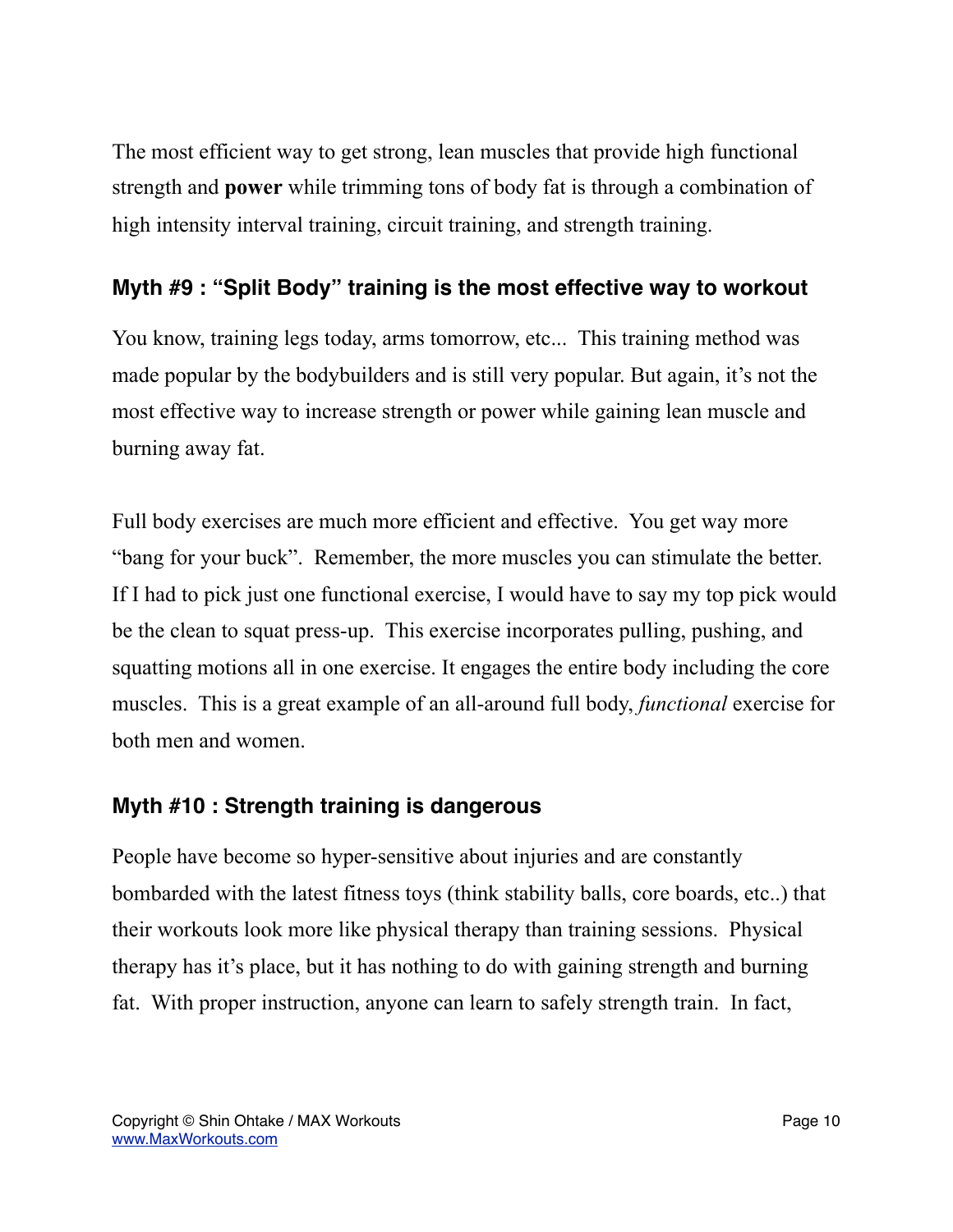proper strength training will help *prevent* injuries by making your body stronger enabling you to better perform any daily or sporting activities.

The key to learning strength training is to pay special attention to form. I see too many people in the gym that have been "workout out for years" doing exercises with horrible, I mean *horrible,* form. Not only can bad form increase your risk of injury, you simply won't be maximizing the benefits of the exercise. However, bad form and injury don't have to happen to anyone.

By getting your hands on the right information you can avoid injury while maximizing your strength potential. So don't get too caught up by fitness trends and hyped up products. When you learn the fundamentals of proper strength training, you'll gain all the benefits - that is more muscle definition, more fat burning, and injury prevention.

### **How You Can Start Working Out Smarter To Get Lean & Fit** *Faster*

MAX Workouts is a 90-day no-nonsense fitness program designed to sculpt and lean out your body *fast*. Using high-intensity strength and cardio training combined with the most effective full-body exercises (the only ones that matter!), you'll burn 3 times as much fat & calories in *less than half* the time of a "normal" workout. Here's what MAX Workouts will help you overcome:

• **Fitness Plateaus:** Tired of slaving over the cardio machines, doing weight training, eating right and wondering why you're *still* not getting any better results? The MAX Workouts 12-week "plateau proof" training schedule plans all your workouts for you so you know exactly which workout to do on which day and how you should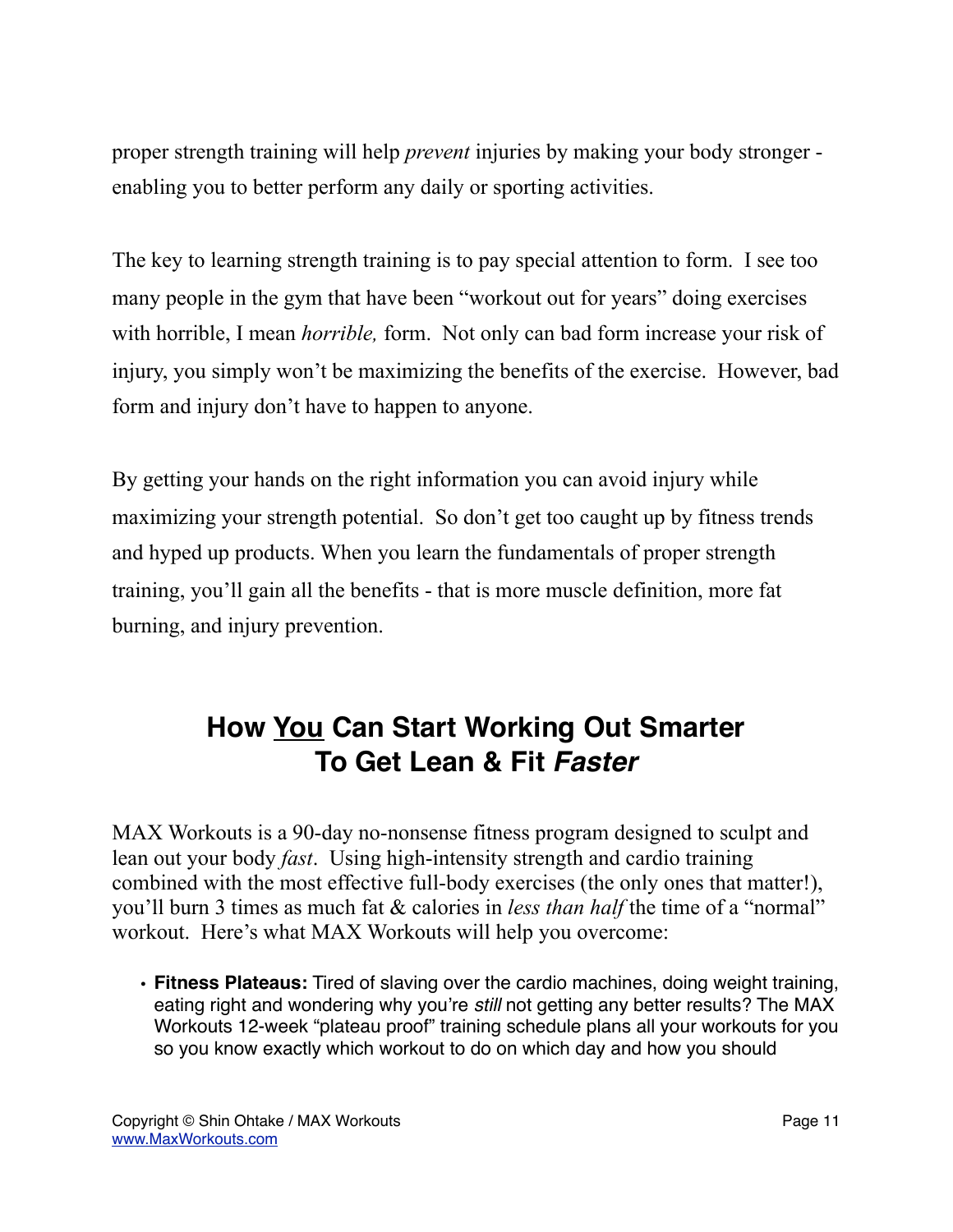progress -- *guaranteeing* you'll stay off the dreaded plateau. You'll also learn with step-by-step photos how to perform each exercise with proper form so you can safely turn up the intensity of your workouts, getting you visible, measurable results *fast*.

- **Time-Consuming, Ineffective Workouts:** Spending hours in the gym doing the same workouts routines gets old *quick*. Not to mention, it's a recipe for overuse injuries and won't get you any better results. If you're going to take time out of your schedule to workout, then you *don't* want to waste it by doing the *wrong* things. MAX Workouts cuts your workout time in half by focusing on only the most results-producing exercises performed in *scientifically proven* workout formats that exponentially speed up fat-loss *and* increase your strength and endurance.
- **No Fancy Gym Machines Required.** Gym's typically use their overpriced fancy machines as a selling point to get you to join. They want you to use and like them so that your monthly membership continues to help pay them off. But in reality, the most basic equipment not only gets the job done -- it does it *better*. MAX Workouts is big on results and minimal on equipment. Whether you belong to a gym, workout at home or in your garage, if you have access to dumbbells, a barbell (recommended but not required), and a chin-up bar -- then you're ready to join thousands of others and get started sculpting and reshaping your body *today*.

The key to your success is to do the *right* exercises in the *right* format, for the *right* amount of time. However, with all the misinformation in fitness magazines, on T.V., the internet, and so-called "experts", it's no wonder why most people ares still struggling to get the results they've been working so hard to get and *deserve*. MAX Workouts provides you with all the tools, information, exercises, and workouts that you need succeed.

**To learn more about how MAX Workouts can help you achieve your fitness goals or to get started today, visit: [www.MaxWorkouts.com.](http://maxworkouts.com/?a_aid=Na&a_bid=816f6642)** 

**What Others are saying...**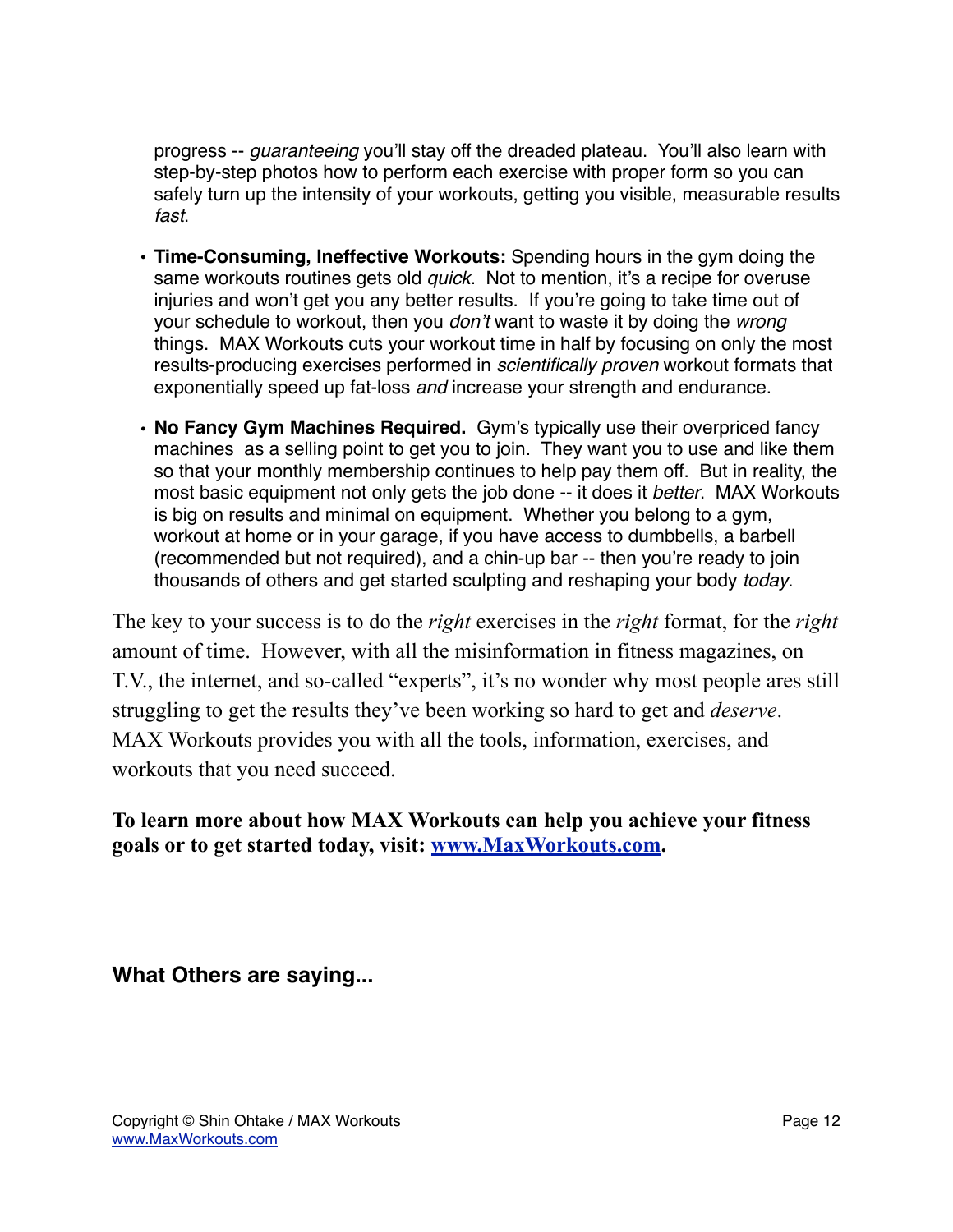"MAX Workouts is interval training at it's absolute best. The workouts are fast and *intense*. You can't possibly get bored with this program...and you *will* get in phenomenal shape" -- Erin Silva

"I've been a fitness professional for years and your no-nonsense, cut the "fluff" approach is *exactly* what I was looking for. My only regret is not finding it *sooner*! I love your program and so do my clients. Thank you for sharing your knowledge with the rest of us." -- James Brook

"I can't believe how the MAX Workouts program has changed my daily life. I've transformed my body and actually cut my workout times by more than half. It's nothing short of amazing" -- Joe Susu

"Max Workouts is the best fitness program available today. So many people still think that long cardio or slower-paced weight lifting is the answer. It's not. Shin's program is based on science -- and that's why it works." -- Ron Edwards

"I have to admit, I was skeptical at first because the workouts seemed so short...but MAX Workouts completely changed the way I view fitness. I've never been in better shape -- even in my prime." -- Jay Walt

"I work in the office a lot, which means I'm sitting at a desk pretty much all day. I work long hours, so I don't have a lot of extra time for working out. I thought I'd give the MAX Workouts program a try and that has turned out to be one of the best decisions I've ever made. I'm always telling people about your program. Fantastic!" -- Rich Evans

"The information and workouts in this book are awesome. I don't have think about a thing when I go to the gym. I just look at the workout schedule and see what I'm doing today. It's a real time-saver. Thanks so much." -- Brian Kenning

"MAX Workouts showed me exactly how to do each exercise. I really needed the extra instruction and Shin's book really delivers. It was like having him right there with me, telling me what to do." -- Jamie Serion

"Shin, thanks for making your program available as an eBook. I can honestly say that this is the best training program I've EVER tried. I've literally had trainers come up to me at the gym and ask me about what I'm doing." -- Shelly Moore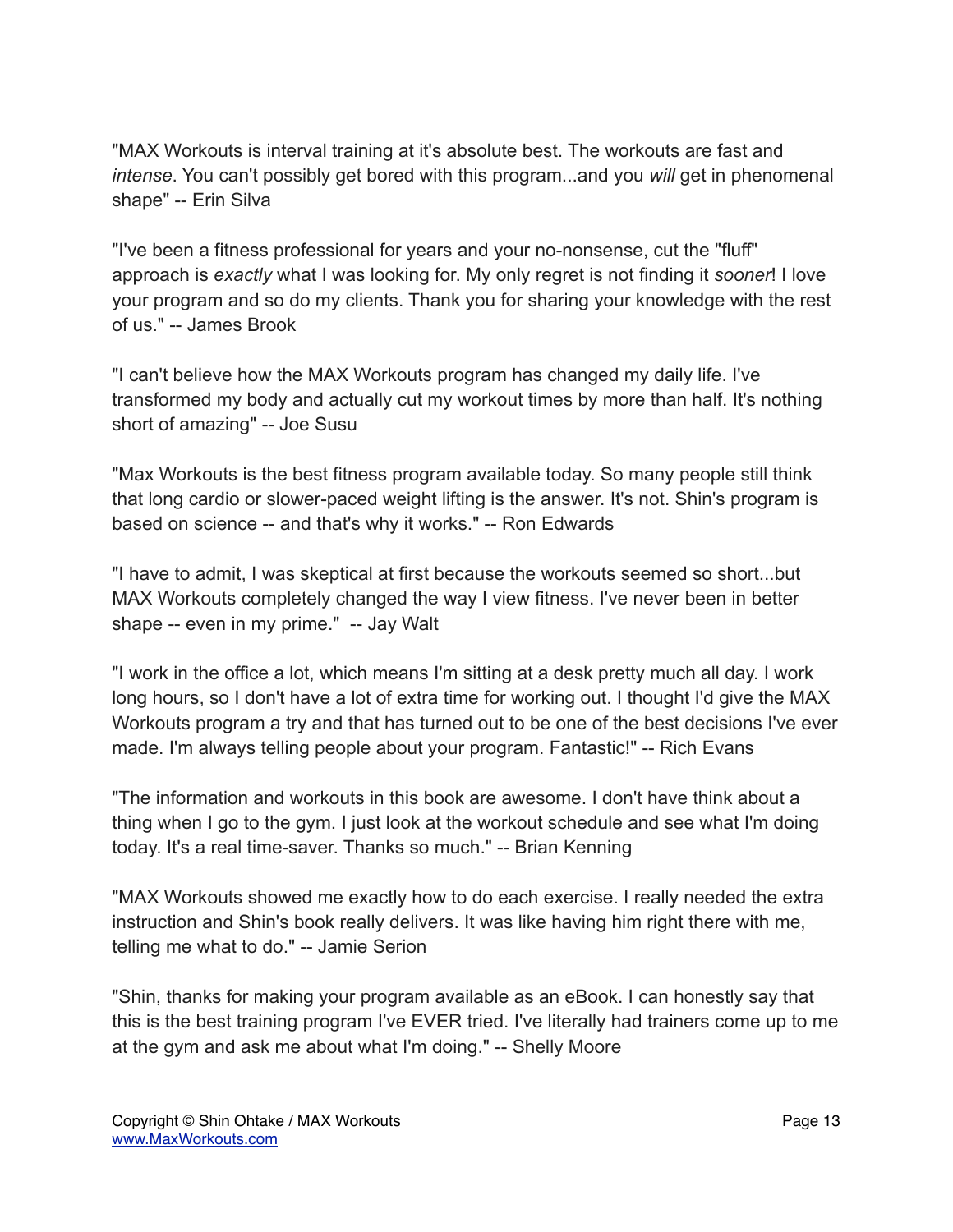**To learn more about how MAX Workouts can help you achieve your fitness goals or to get started today, visit:** [www.MaxWorkouts.com](http://maxworkouts.com/?a_aid=Na&a_bid=816f6642)